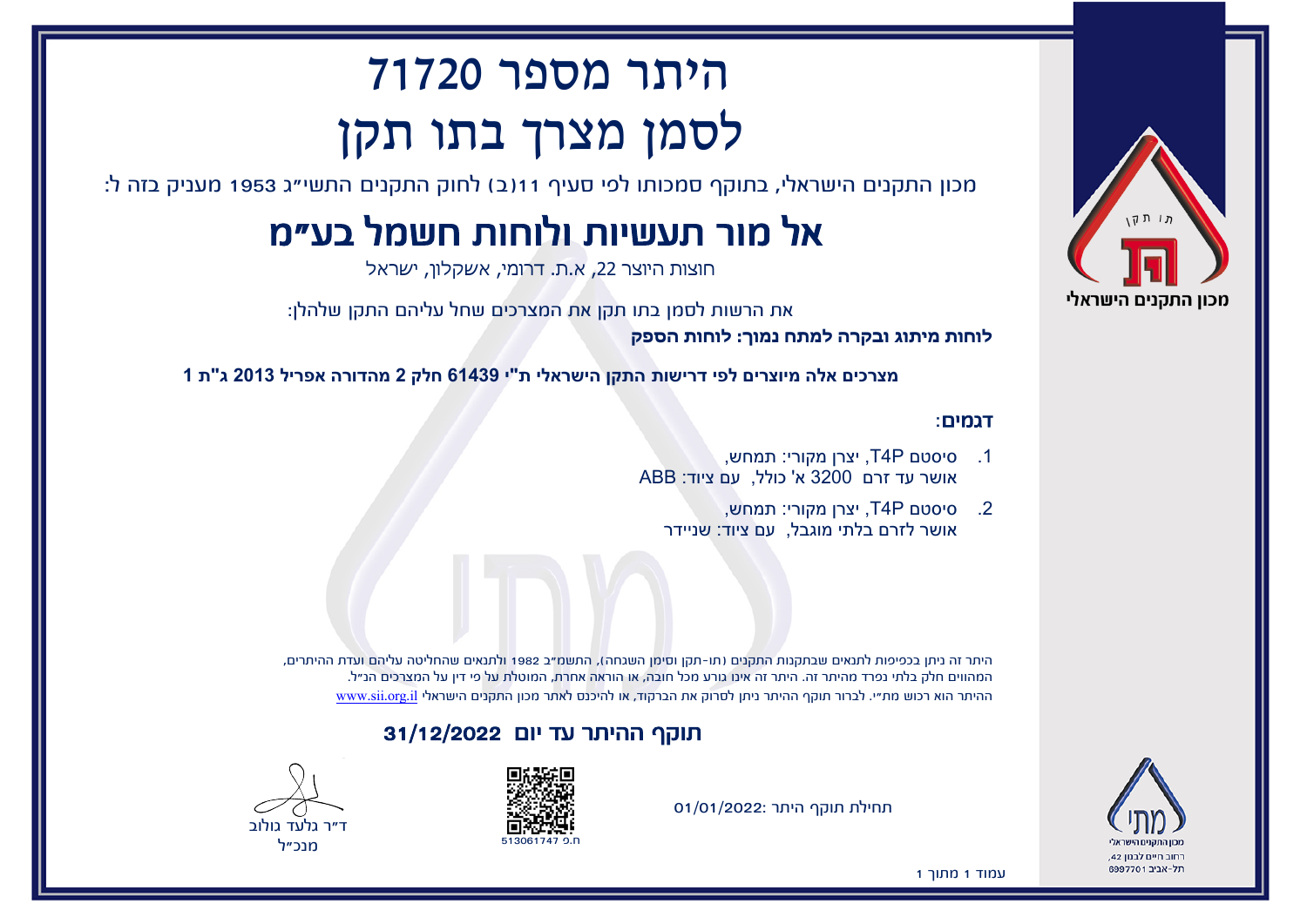

## **License No. 71720 to mark a commodity with the Standards Mark**

The Standards Institution of Israel (SII), in accordance with the powers vested in it by article 11(b) of the Standards law 1953, hereby grants permission to:

### **EL-MOR INDUSTRIES AND ELECTRICITY**

#### **BOARDS LTD.**

22, Hutzot Ha'yitzer St. ,Ashkelon ,Israel

to place the Standards Mark on the commodities covered by the standard: **Low-voltage Switchgear And Controlgear Assemblies: Power Switchgear And Controlgear Assemblies**

(list of types attached)

**These commodities are produced in conformity with the requirements of the Israel Standard No. 61439 Part 2 Edition April 2013 Amendment 1**

This license has been granted subject to the terms of the Standards Regulation (standard mark and supervision sign) 1982, and the terms that the License Committee has determined, which constitute an integral part of this license. This license does not detract from any obligation, or other order, imposed by law on the abovementioned commodities

This certificate remains the property of SII. Its continued validity may be verified via scanning the barcode or via the SII website [www.sii.org.il.](http://www.sii.org.il)

## **This license is valid until 31/12/2022**



Date of License : 01/01/2022



Dr. Gilad Golub **CEO** 

Page 1 of 2